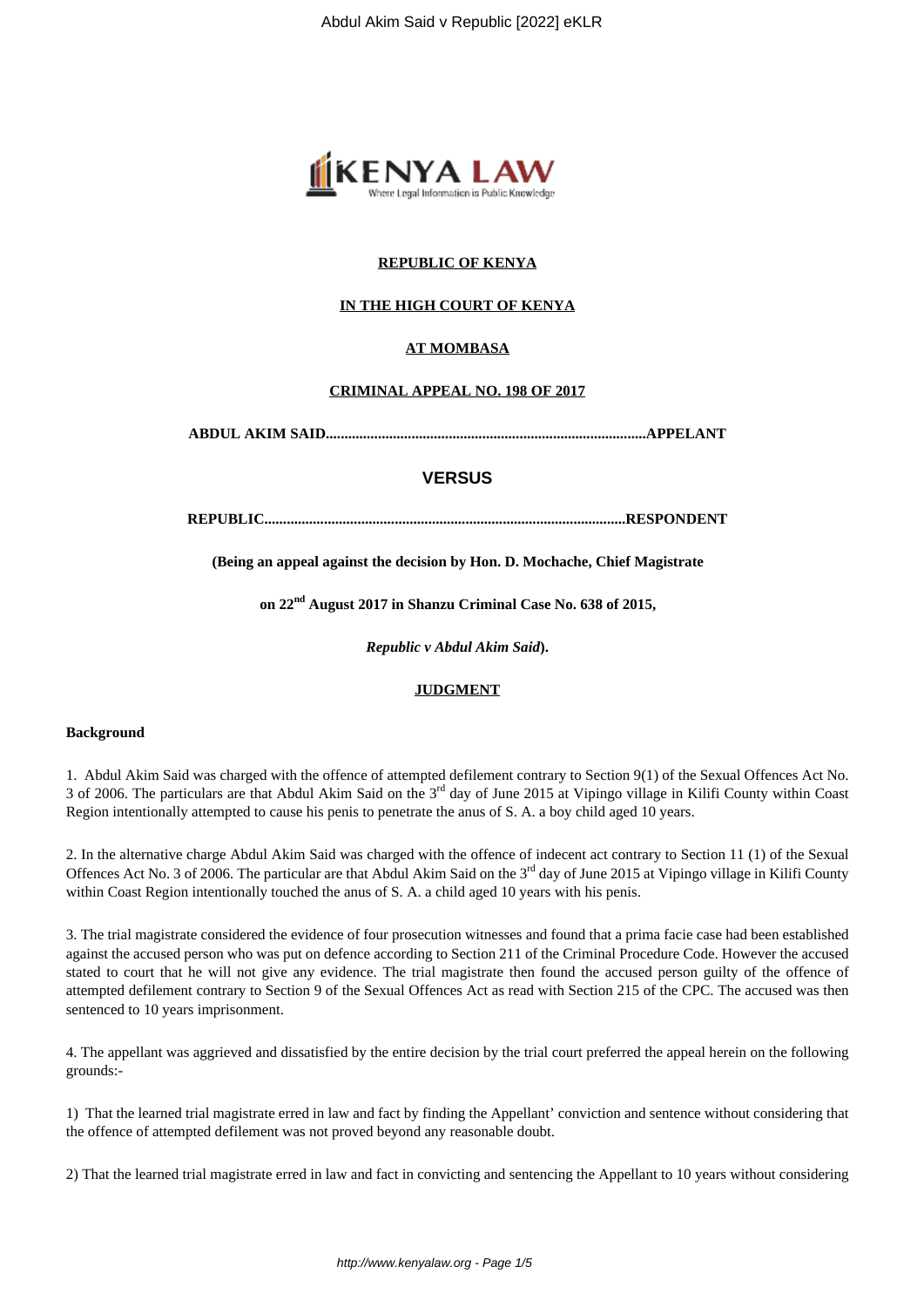that the prosecution case was governed by contradictions.

3) That the learned trial magistrate erred in law and fact by not considering the Appellant's sworn defence evidence.

5. This appeal was canvassed by way of written submissions.

## **Prosecution's Case**

6. PWI, the complainant said that he stays with her grandmother and goes to FH Primary and in Standard 2. PW1 said that he reported her uncle, the accused, to the police because he did bad things to him. She said that it was at night and he was asleep at NT' where he went to sleep at his uncle's room. PW1 slept in the same room with the accused where he slept on the bed while the accused slept on a mattress on the floor. PW1 felt a lot of pain, he cried, woke up and found the accused sleeping on his back. He was naked and pushing his penis in his anus. PW1 had a small pant and a long trouser. The accused removed the trouser and tore off the pant. PW1 said that he screamed hard and the accused went back to his bed. PW1's grandmother was sleeping in another room. PW1 ran up to the room of his grandmother who checked his anus and said the accused will see. PW1's grandmother went to call the accused out but he refused to get out and the grandmother locked the accused inside the room. PW1 went and slept with his grandmother. The next day, PW1 went to school and told his teacher what his uncle had done to him. The teachers took him to Vipingo Health Centre and called his grandmother. Later PW1 told them that it was his uncle who was the accused. PW1 said that there is a boy called Idi who used to go sleep with the accused in his bed every day and that day Idi did not go and it is why he lay on her.

7. PW2, MA from Vipingo does business and stays alone. On 3.6.2015 at 11 pm, he was at her sister's place, the mother of the accused. PW2 was sick as she had told her sister who told her to go to her place. PW2 took her grandson PW1 and went there at night. PW2 used to sleep with her sister while PW1 slept with the accused and other boys. That day, PW2 went for a journey and left him at her place. At night, PW2 slept in their room while PW1 slept with the accused in another room. At night, she heard PW1 hitting the door and crying and calling her to open for him. PW2 got scared and opened. The child told him that Abdul had inserted his penis in his anus. PW2 lit the latrine and checked the child's anus. PW2 said she would go and see the accused and he went to their room and knocked and called him to come out. The accused refused to open the door. PW2 locked the accused from outside. In the morning, PW2 prepared the child who went to school. After a while the village elder went and told PW2 that her grandson had been defiled and that she was concealing it. The village elder went and came back with the head teacher and the police. PW2 and the accused were arrested. PW2 had told his sister what his son had done and asked what they should do. She told her to wait for her to come back but the police picked her before the mother came back. PW2 said that the child is 11 years old and the police took her to hospital for age assessment. PW1 had the results in court MFI - 1.

8. PW3, No. 85262 PC Jacob Abuhusi attached at Kijipwa Police Station, the investigating officer in the case said that on 4.5.2016 while on duty, a lady went and reported that her grandchild had been defiled and the suspect was about to b lynched by members of the public. PW2 requested them to go recue the suspect whom she had locked in the home. PW3 proceeded to the scene in Vipingo area led by the village elder where they found the suspect locked in a house. He was rescued and escorted to Kijipwa police station. PW3 asked the victim and the grandmother to follow PW3 to Kijipwa Police Station where they were interrogated. PW3 said that PW1 had no certificate of birth and the age assessment was done at Coast General Hospital and it was established that the complainant was 11 years old. Age assessment as Exh 1. The complainant told PW3 that he use to sleep in the same room with the accused person who is his cousin. One night, he moved to his bed and defiled him. He sent the complainant to hospital for examination, issued them with a P3 form. Examination by the doctor revealed that no offence of defilement had been performed. PW3 identified the accused in the dock.

9. PW4, Dr. Abdulahi Hussein, the medical officer at Mtwapa Health Centre went with the P3 form for Salim aged 11 years. He had the Post Rape Care form dated 4.6.2015 where the patient was examined on 4.5.2015 at 4.30 pm. The date of action was 3.6.2015 at 10.30 pm. PW4 said that the boy reported to have been sleeping when the perpetrator tried to rape him. The clothes were not in a plastic bag. They were not given to the police. The relatives had a bag, a bath and long call. There was no tear, bruises or lacerations. The anus was intact. There was no sign of penetration. Post Rape Care form Exh 2. He had the P3 form dated 10.6.2015, the OB No. 13/6/15. There were no injuries noted as per his examination to a case of altering to sodomy. He did not examine the accused person. The person who filled the P3 form had gone on transfer but knows his handwriting having worked with him for some time.

#### **Respondent's Submissions**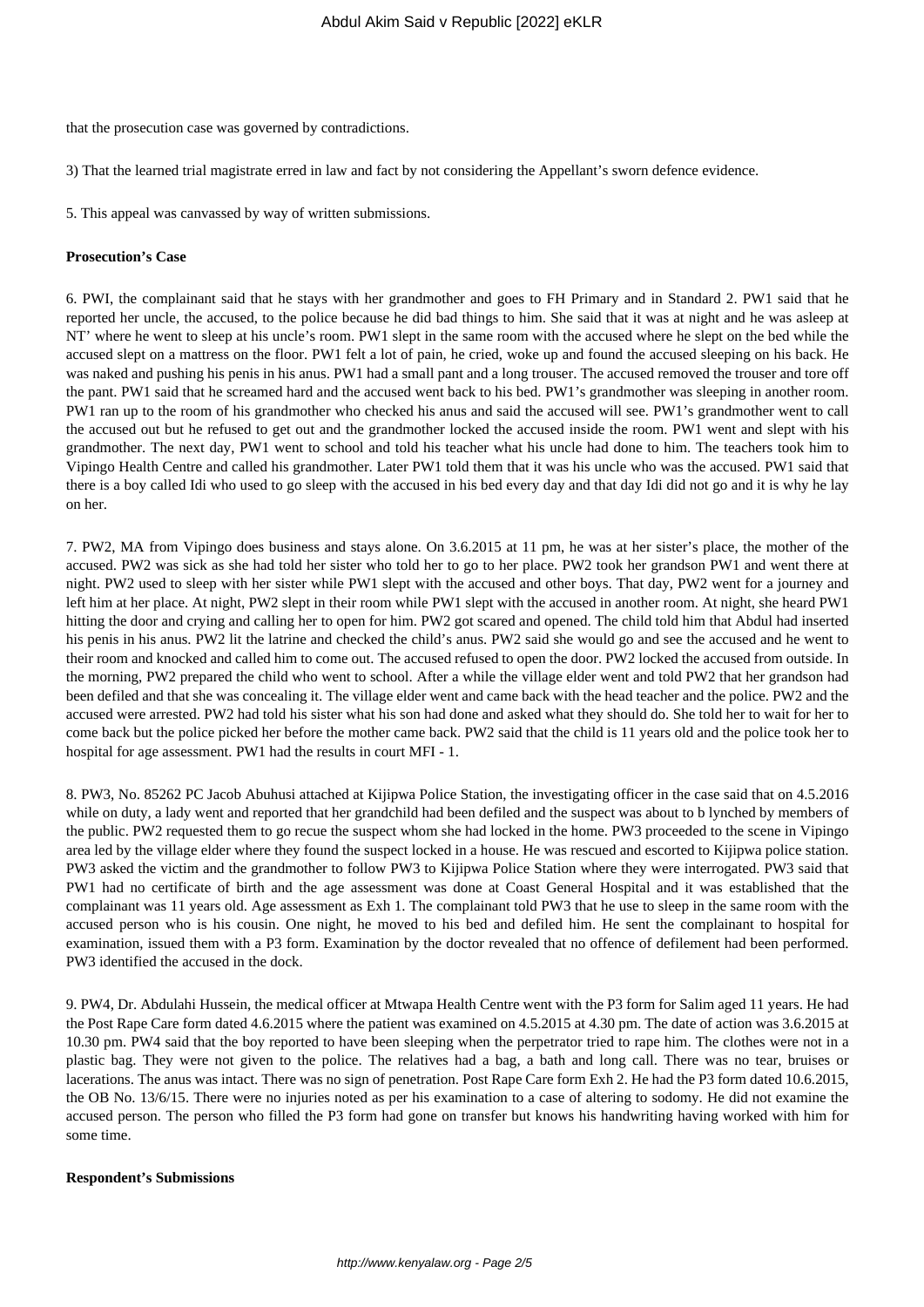10. The Respondent submits by citing Section 9 (1)(2) which provides that:-

*'9(1) A person who attempts to commit an act which would cause penetration with a child is guilty of an offence termed attempted defilement.*

*(2) A person who commits an offence of attempted defilement with a child is liable upon conviction to imprisonment for a term of not less than ten years.*'

11. The Respondent submits that the prosecution must prove the other ingredients of the offence of defilement except penetration; it must from the age of the complainant, the positive identification of the accused, and then prove the steps taken by the accused to execute the defilement which did not succeed. Attempted defilement is as if were a failed defilement, failed because there was no penetration.

12. The Respondent submits that it was observed in the case of *Abdi Ali Bere v Republic* [2005] eKLR that in order to prove an attempt to commit an offence, the prosecution must prove the *mens rea* which is the intention and the *actus reus* which constitutes the overt act which is geared to the execution of the intention. The *actus reus* must be more than mere preparation to commit the act as there is a difference between mere preparation to commit an offence and attempting to commit an offence.

13. The Respondent submits that PW1's evidence is clear that the Appellant had removed his trousers and tore his pants then pressed his penis on PW1's anus. The Appellant is the uncle to the victim and slept together in the bedroom hence no possibility of error in identification. The Respondent further submits that the accused has been placed at the scene by all PW1, PW2 and PW3.

14. The Respondent submits that the evidence has established that the complainant was 11 years old, there was an act to cause penetration which was not successful, and the accused was positively identified by the minor as his assailant.

15. The Respondent submits that the Appellant was dissatisfied with both the conviction and sentence and has therefore appealed. However, the Respondent contends that the grounds of appeal should fail since the evidence was sufficient to secure a safe conviction, the evidence was consistent and corroborated whereby the chain of events only point towards the accused as the perpetrator giving an inference of guilt, the case was prove beyond reasonable doubt, and the Appellant did not give sworn defence, in fact he chose to remain silent and did not offer any defence after being called upon to do so.

16. The Respondent submits that the conviction was safe and the sentence of 10 years was not only lawful but also lenient. The trial court exercised its discretion judiciously since 10 years is the minimum sentence. The Respondent therefore prayed that the honourable court upholds the conviction and sentence meted by the learned trial magistrate and finds that the appeal lacks any merit thereby dismiss it.

#### **Analysis and Determination**

17. This being the first appellate court, I am guided by the principles in **David Njuguna Wairimu v Republic [2010] eKLR** where the court of appeal held:-

**"The duty of the first appellate court is to analyze and re-evaluate the evidence which was before the trial court and itself come to its own conclusions on that evidence without overlooking the conclusions of the trial court. There are instances where the first appellant court may, depending on the facts and circumstances of the case, come to the same conclusions as those of the lower court. It may rehash those conclusions. We do not think there is anything objectionable in doing so, provided it is clear that the court has considered the evidence on the basis of the law and the evidence to satisfy itself on the correctness of the decisions."**

18. After considering the grounds of appeal, Records of the trial court, submissions and circumstances of the case, the issues for determination are as follows:-

i. Whether the offence of attempted defilement was proved beyond reasonable doubt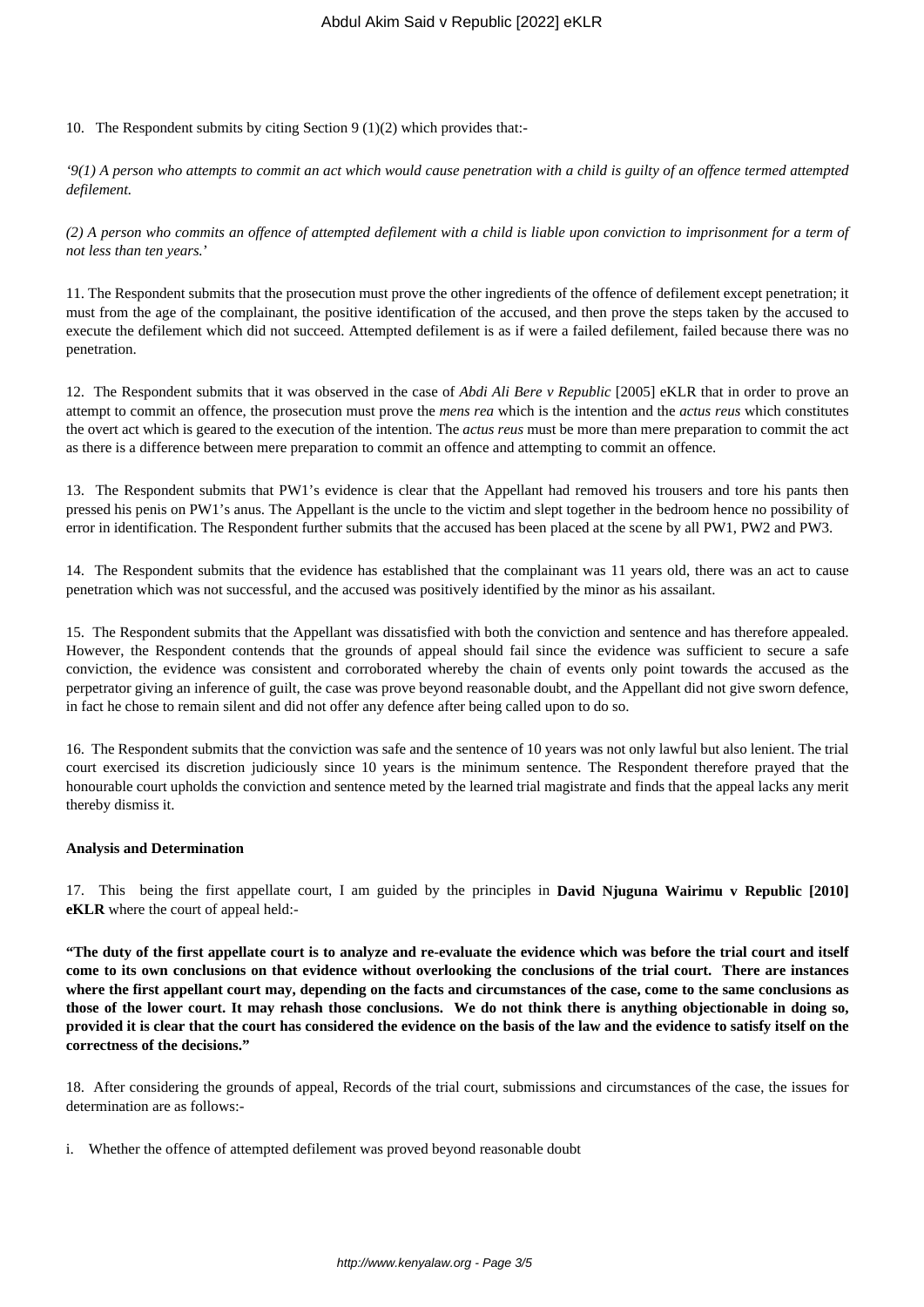- ii. Whether the learned trial magistrate considered the Appellant defence
- iii. Whether the sentence was harsh and excessive

## **Whether the offence of attempted defilement was proved beyond reasonable doubt**

19. PW1 in his evidence stated that he slept in the same room with the accused who is his uncle where he slept on the bed while the accused slept on a mattress on the floor. PW1 went further and stated that he felt a lot of pain, he cried, woke up and found the accused sleeping on his back. He was naked and pushing his penis in his anus. PW1 had a small pant and a long trouser. The accused removed the trouser and tore off the pant. PW1 said that he screamed hard and the accused went back to his bed. According to PW2's evidence, at night, she heard PW1 hitting the door and crying and calling her to open for him. PW2 got scared and opened. The child told him that Abdul had inserted his penis in his anus. PW2 lit the lamp and checked the child's anus. PW2 went to check on the accused and when she knocked and called him to come out, the accused refused to open the door. PW2 locked the door from outside. PW3 said that PW1 had no certificate of birth and the age assessment was done at Coast General Hospital and it was established that the complainant was 11 years old.

20. From the foregoing, the identity of the perpetrator was established as the Appellant who was an uncle to the complainant and a person well known to him. The age of the complainant was established as 11 years after the age assessment was done at Coast General Hospital, according to PW3's testimony. The offence of attempted defilement was proved by the principles of law on attempt in the case of attempted larceny, Spry, J. (as he then was) in *Mussa s/o Said v. R* (1962) EA 454, 455 Letters C- D said:

**"The principles of law involved are very simple but it is their application that is difficult. If the Appellant intended to commit the offence of larceny and began to put his intention into effect and did some overt act which manifests that intention, he is guilty of attempted larceny. (Penal Code, s. 380). The burden on the prosecution is therefore first to prove the intention and secondly to prove an overt act sufficiently proximate to the intended offence.**

**The intention will, in the majority of cases, only be capable of proof by inference and it follows in such cases that the act must be of such a character as to be incompatible with any other reasonable explanation. Secondly, even if the intention is established, the act itself must not be too remote from the alleged intended offence."**

21. In accordance with the definition of attempt in Section 388 of the Penal Code, the test for attempt requires a demonstration of an intention to commit the offence and overt act towards the commission of the offence which is sufficiently proximate or immediately connected to the attempted offence.

22. PW1 stated that he felt a lot of pain, he cried, woke up and found the accused sleeping on his back. That the accused was naked and pushing his penis in his anus. All the ingredients of the offence of attempted defilement was proved by the prosecution beyond reasonable doubt.

#### **Whether the learned trial magistrate considered the Appellant defence**

23. At the close of the prosecution case, the learned trial magistrate found that the evidence on record revealed that a prima facie case had been established against the accused person who was put on defence in accordance with Section 211 of the Criminal Procedure Code. However, the accused stated to the court that he will not give any evidence.

24. The Appellant cannot therefore allege in the grounds of appeal that the learned trial magistrate erred in law and fact by not considering the sworn defence evidence where there was no evidence to begin with.

#### **Whether the sentence was harsh and excessive**

25. The Appellant was charged under Section 9 (1) and (2) of the Sexual Offences Act No. 3 of 2006 which states as follows:-

## **(1) A person who attempts to commit an act which would cause penetration with a child is guilty of an offence termed attempted defilement.**